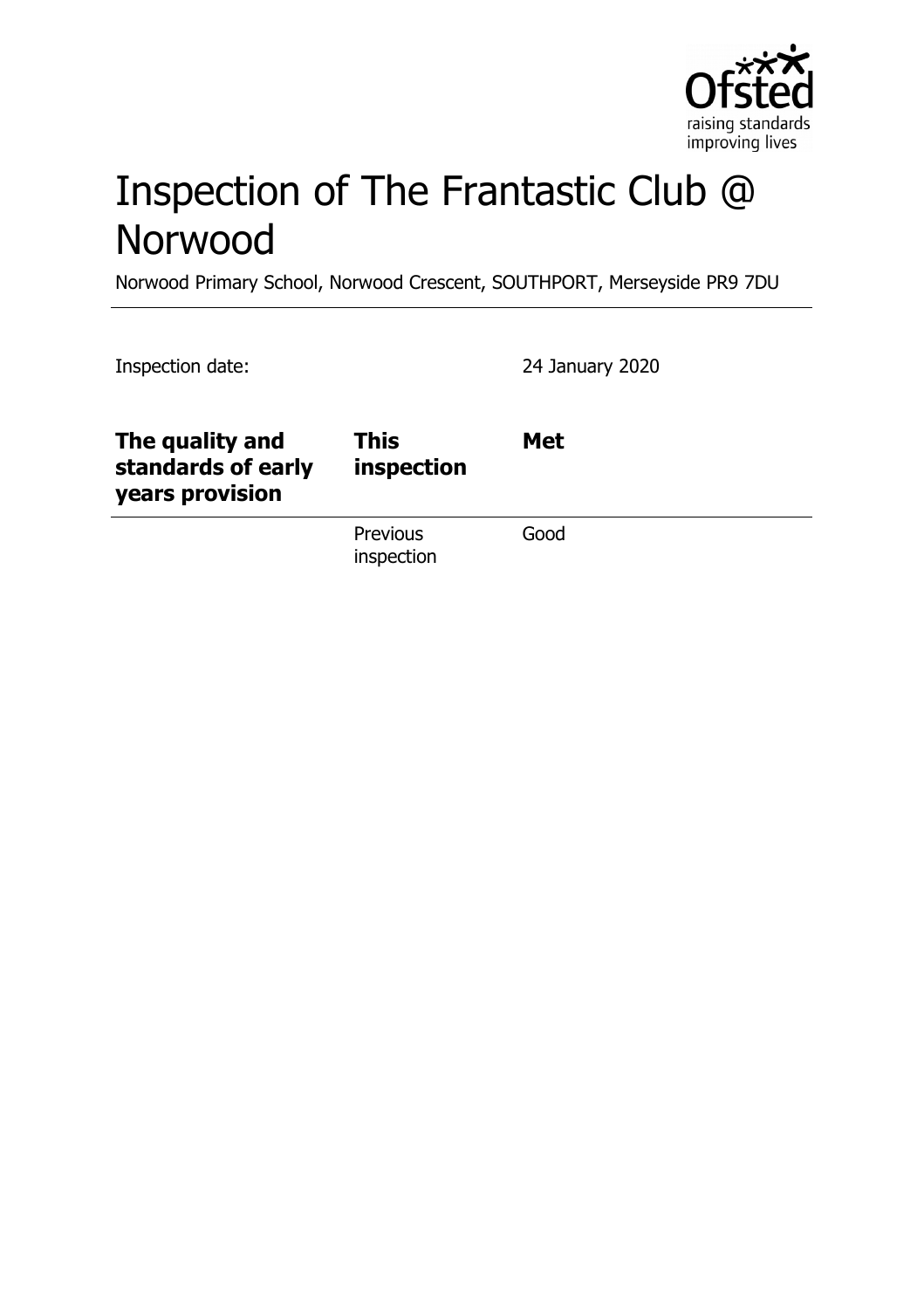

# **What is it like to attend this early years setting?**

#### **This provision meets requirements**

Children are excited to attend this welcoming club. They form warm relationships with staff and say that 'these are the kindest people in the world'. New children settle quickly into club routines and form friendships with children of all ages. They make the most of the homely environment after their day at school. For example, some choose to relax in the cosy story area while others use their imaginations to dress up as their favourite story characters. Children learn about different cultures through play. This helps them to develop an understanding of the wider world. For example, children create a Chinese restaurant, serve sushi and consider the best way to use chopsticks. Together, children and staff discuss the differences between parasols and umbrellas, extending children's learning even further.

Children behave extremely well. They are kind to each other and wait patiently for their turn when playing games. Older children act as role models for younger children and help them with tasks, such as washing their plates after snack. Children are collected safely from school and benefit from spending time outside. They enjoy gardening activities, running and playing physical games in the school grounds.

### **What does the early years setting do well and what does it need to do better?**

- Partnerships with parents and school are good. Parents praise the flexibility and understanding of the caring staff. They comment that they do not know what they would do without them and that their children 'do not want to go home'. Newsletters, emails and daily communication provide opportunities to share information on key events and answer daily queries. Staff meet with teachers and pass on information effectively as needed.
- $\blacksquare$  Members of the leadership team are highly experienced. They are dedicated to the well-being of their children, families and staff. They have created systems for monitoring staff well-being and have provided information about mental health.
- $\blacksquare$  Staff are well qualified for their roles. They work well together and benefit from regular supervisions, appraisals and team meetings. This provides opportunities to discuss key issues and share best practice. There are many opportunities for staff to access training. However, the impact of this training is not always monitored effectively.
- $\blacksquare$  Leaders regularly review their practice. They are clear on their strengths and areas for development. There are clear plans for improvement in place that take into account the views of staff, children and families.
- Staff have high expectations of all children. They are supportive and encourage children to keep trying. For example, when playing games that require high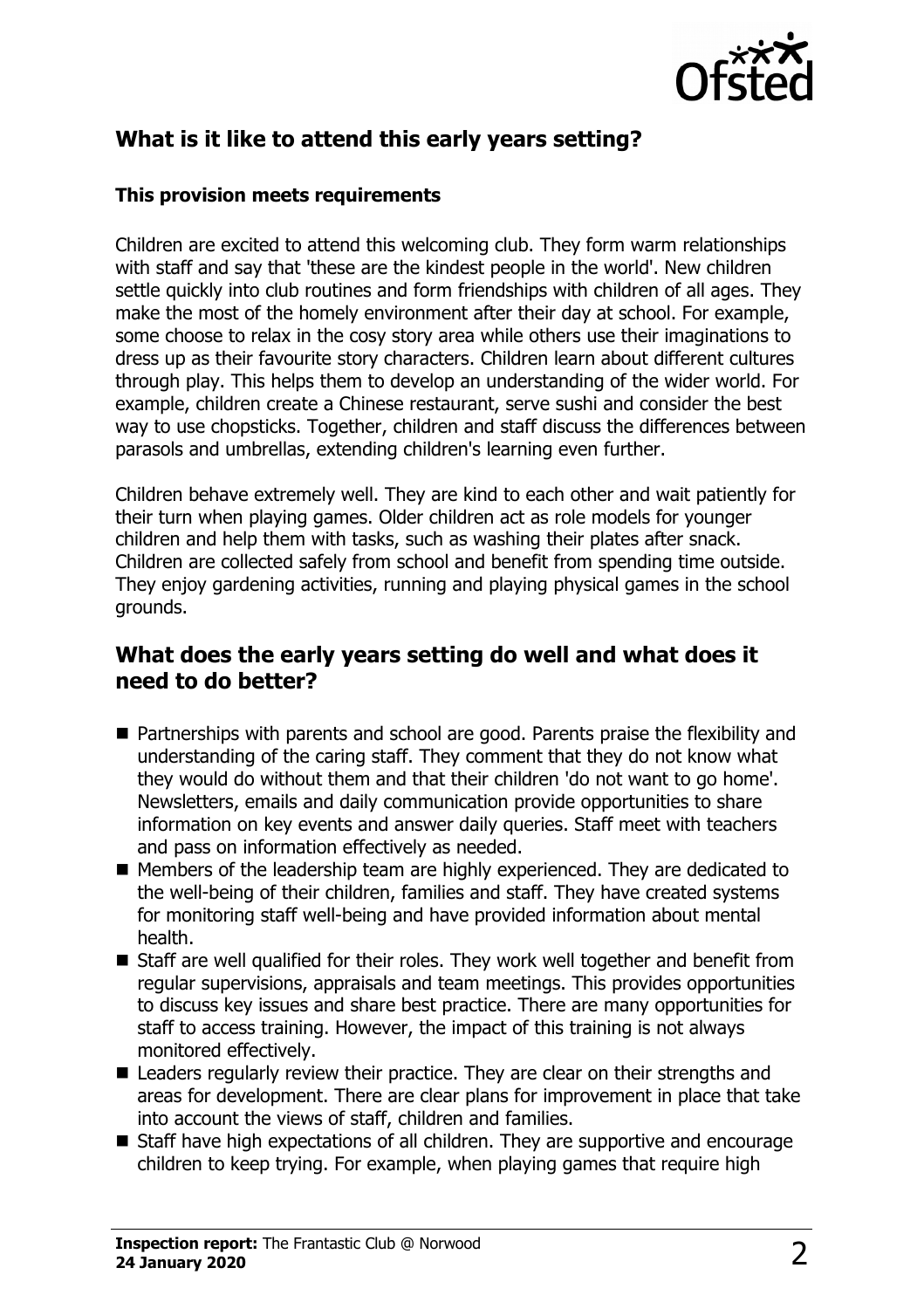

levels of skill, children are praised for their efforts and encouraged to think about different ways to achieve their goal.

- $\blacksquare$  Children understand how to keep themselves healthy and enjoy nutritious snacks such as vegetable sticks and dips. They learn valuable independence skills through preparing and serving their own snacks and washing their plates.
- Children are able to choose what they would like to do from a wide variety of resources. They help to set out activities that follow their interests. For example, children giggle as they wash baby dolls' hair with shampoo and watch the bubbles pop around them.
- $\blacksquare$  Children have many opportunities to learn about their communities. They choose a local charity each year and discuss what they will do to raise money for their worthy cause. This helps them to appreciate similarities and differences between children of all ages and abilities. They enjoy joining in with celebrations such as Chinese New Year, Easter and Diwali, which extends their knowledge of the wider world.
- Children are confident and self-assured. They are welcoming to visitors and speak with confidence about their favourite authors and what they like to do at school and at home.
- Staff support children to use their manners and to be considerate of others' feelings. Any incidences of exclusion are tackled quickly and effectively. For example, when children say that there is not enough room for anyone else staff, step in and work with the children to extend the area and create more room.

## **Safeguarding**

The arrangements for safeguarding are effective.

Staff are aware of their responsibility to keep children safe. They are clear on the actions they would take should they have concerns over a colleague or the welfare of a child. Staff have many opportunities to refresh their safeguarding knowledge. Robust policies and procedures underpin the setting's good practice. Regular risk assessments ensure that the premises are secure and hazards are minimised. All staff hold paediatric first-aid certificates and are qualified to administer first aid. This helps to keep children safe in the event of an accident.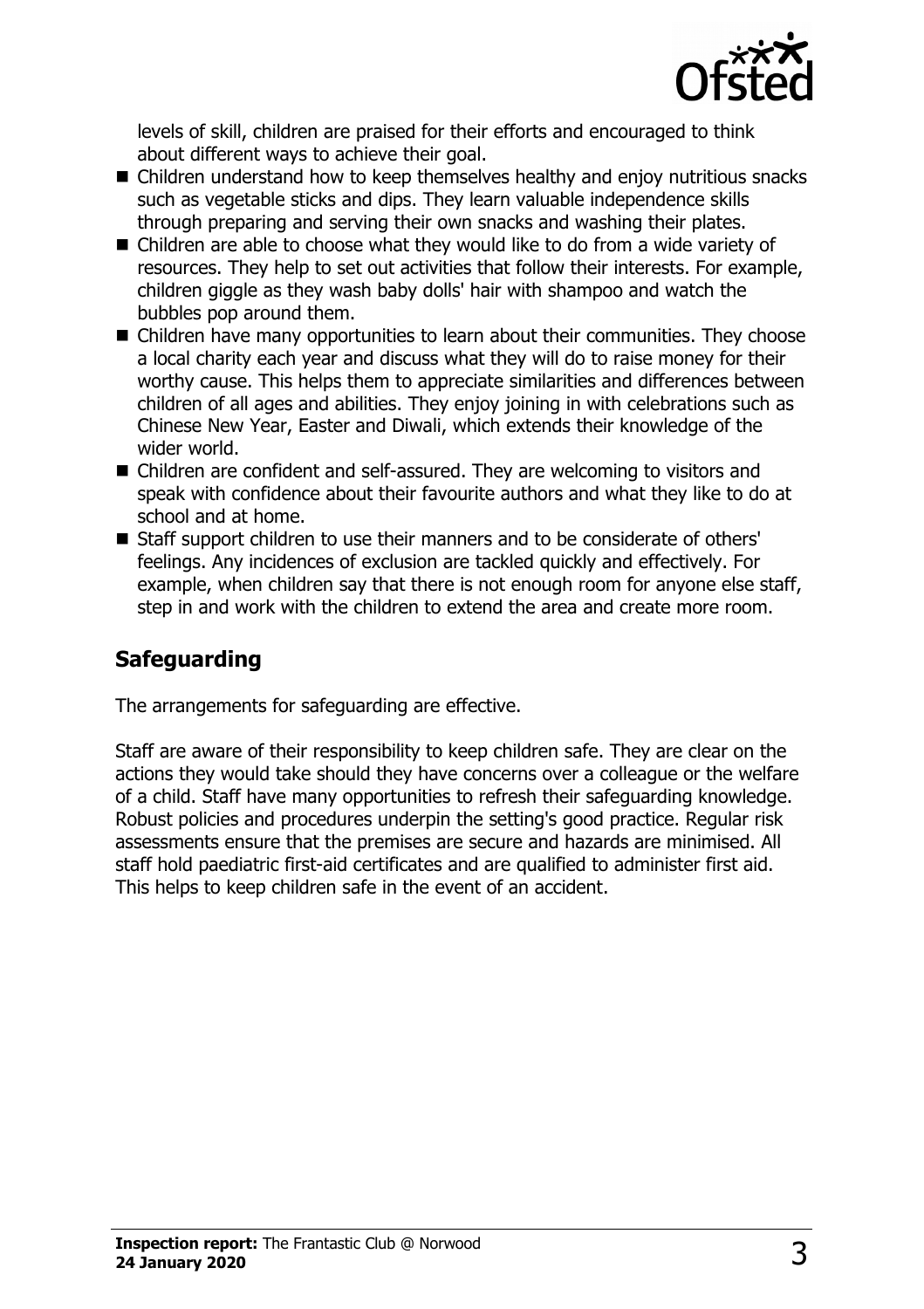

| <b>Setting details</b>                       |                                                                                      |
|----------------------------------------------|--------------------------------------------------------------------------------------|
| Unique reference number                      | EY413651                                                                             |
| <b>Local authority</b>                       | Sefton                                                                               |
| <b>Inspection number</b>                     | 10065735                                                                             |
| <b>Type of provision</b>                     | Childcare on non-domestic premises                                                   |
| <b>Registers</b>                             | Early Years Register, Compulsory Childcare<br>Register, Voluntary Childcare Register |
| Day care type                                | Out-of-school day care                                                               |
| Age range of children                        | 4 to 11                                                                              |
| <b>Total number of places</b>                | 50                                                                                   |
| Number of children on roll                   | 112                                                                                  |
| Name of registered person                    | Taylor, Frances Suzanne                                                              |
| Registered person unique<br>reference number | RP514161                                                                             |
| <b>Telephone number</b>                      | 07724 708015                                                                         |
| Date of previous inspection                  | 15 December 2015                                                                     |

### **Information about this early years setting**

The Frantastic Club @ Norwood registered in 2010. The club employs eight members of childcare staff. Of these, three hold appropriate early years qualifications at level 3 or above. The club opens from Monday to Friday during term time only. Sessions are from 7.40am until 8.45am and 3.15pm until 5.45pm.

## **Information about this inspection**

**Inspector**

Kerry Maddock

#### **Inspection activities**

- $\blacksquare$  The inspector completed a learning walk of the premises with the manager.
- $\blacksquare$  The inspector held meetings with the leadership team and spoke to staff at appropriate times throughout the inspection.
- Evidence of staff suitability and qualifications, including first-aid certificates, was viewed by the inspector.
- $\blacksquare$  The inspector spoke to parents and children and took into account their views.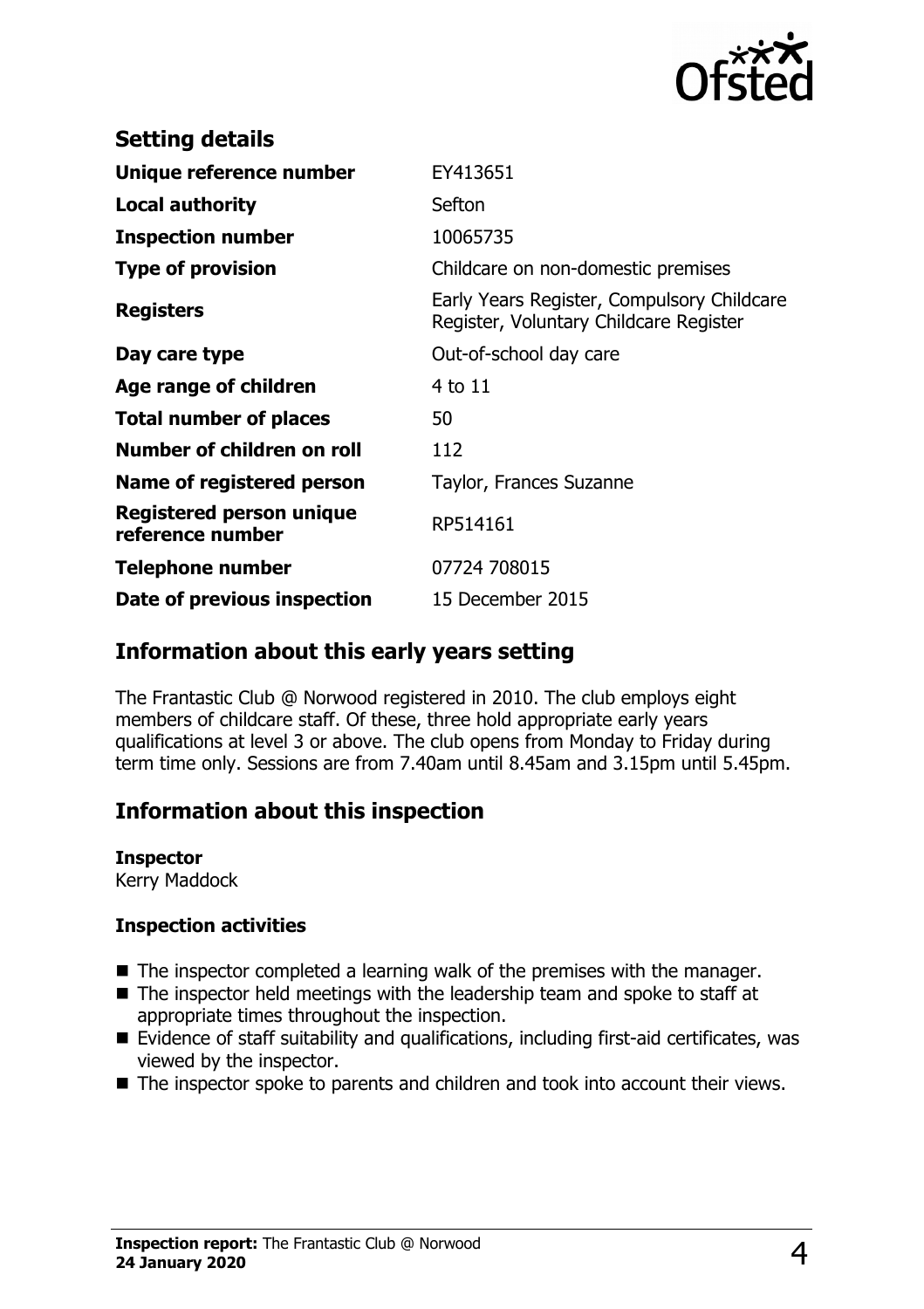

We carried out this inspection under sections 49 and 50 of the Childcare Act 2006 on the quality and standards of provision that is registered on the Early Years Register. The registered person must ensure that this provision complies with the statutory framework for children's learning, development and care, known as the early years foundation stage.

If you are not happy with the inspection or the report, you can [complain to Ofsted.](http://www.gov.uk/complain-ofsted-report)